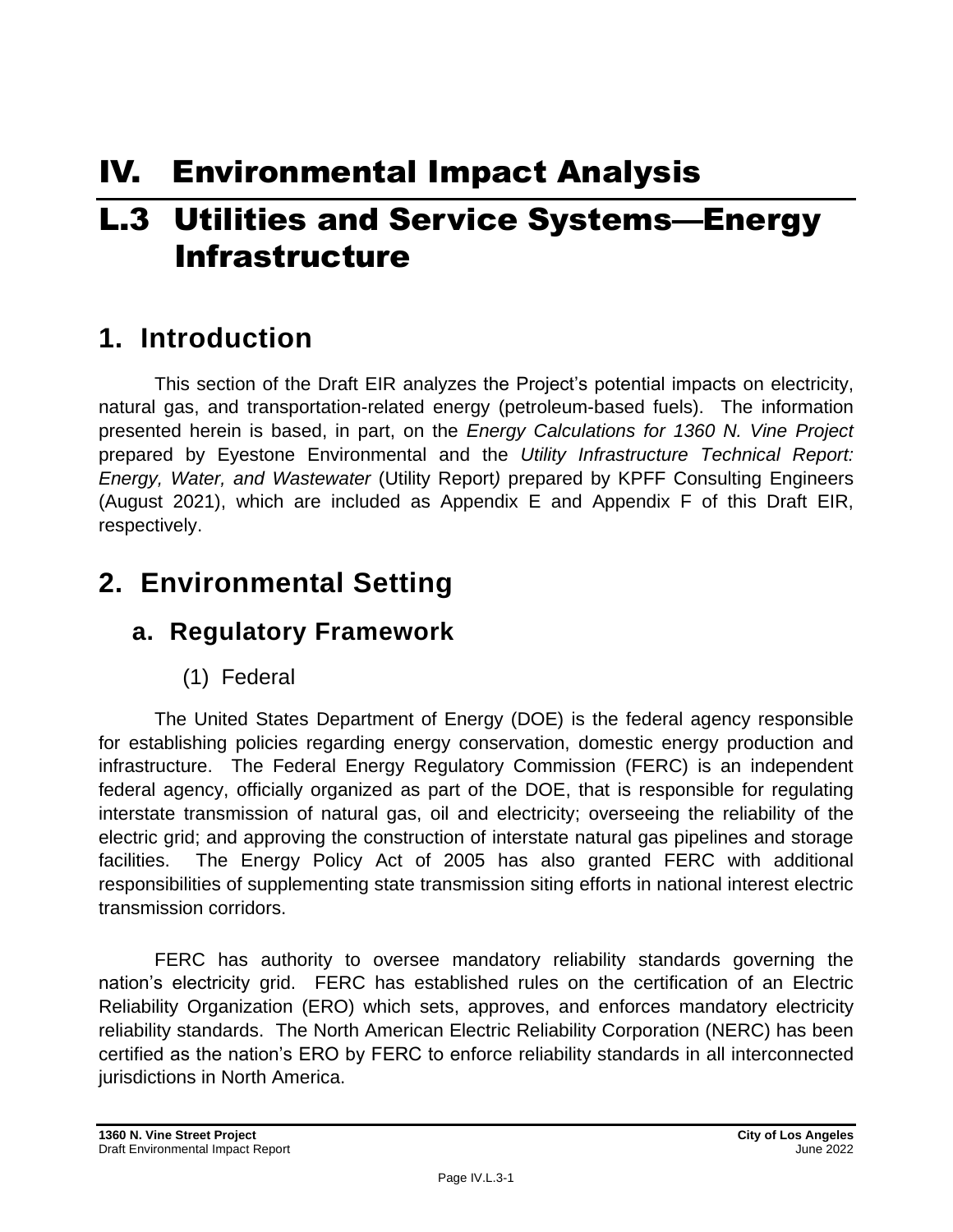Although FERC regulates the bulk energy transmission and reliability throughout the United States, the areas outside of FERC's jurisdictional responsibility include state level regulations and retail electricity and natural gas sales to consumers which falls under the jurisdiction of state regulatory agencies.

## (2) State

California energy infrastructure policy is governed by three institutions: the California Independent System Operator (California ISO), the California Public Utilities Commission (CPUC), and the California Energy Commission (CEC). These three agencies share similar goals, but have different roles and responsibilities in managing the State's energy needs.

Many state regulations with respect to electricity and natural gas pertain to energy conservation. For a discussion of these regulations, refer to Section IV.C, Energy, of this Draft EIR. There are, however, regulations pertaining to infrastructure. These are discussed further below.

## *(a) California Independent System Operator*

The California ISO is an independent public benefit corporation responsible for operating California's long-distance electric transmission lines. The California ISO is led by a five-member board appointed by the Governor and is also regulated by FERC. While transmission owners and private electric utilities own their lines, the California ISO operates the transmission system independently to ensure that electricity flows comply with federal operational standards. The California ISO analyzes current and future electricity demand and plans for any needed expansion or upgrade of the electric transmission system.

### *(b) California Public Utilities Commission*

The CPUC establishes policies and rules for electricity and natural gas rates provided by private utilities in California such as Southern California Edison (SCE) and Southern California Gas Company (SoCalGas). Public-owned utilities such as the Los Angeles Department of Water and Power (LADWP) do not fall under the CPUC's jurisdiction.

The CPUC is overseen by five commissioners appointed by the governor and confirmed by the state senate. The CPUC's responsibilities include regulating electric power procurement and generation, infrastructure oversight for electric transmission lines and natural gas pipelines and permitting of electrical transmission and substation facilities.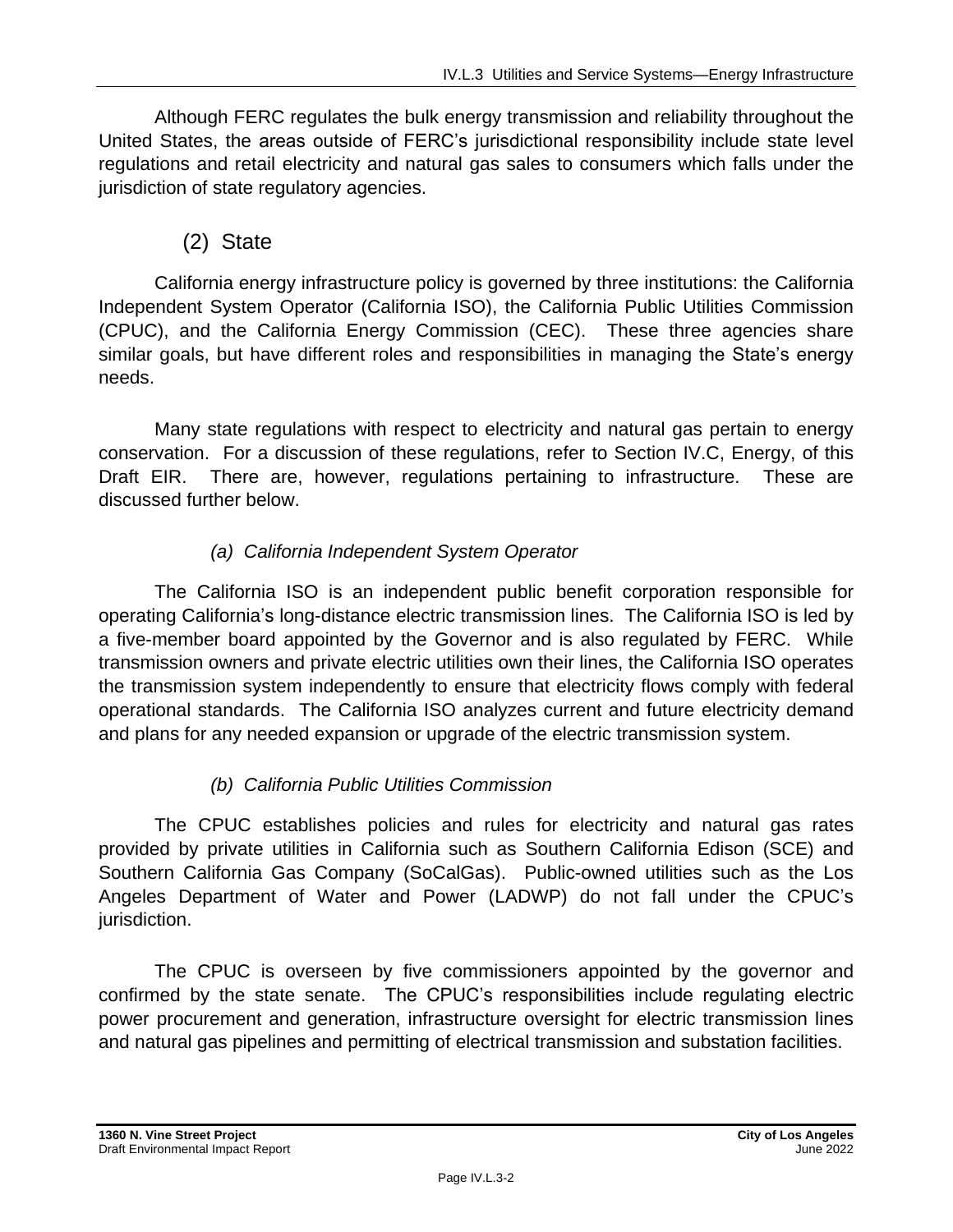#### *(c) California Energy Commission*

The CEC is a planning agency that provides guidance on setting the California's energy policy. Responsibilities include forecasting electricity and natural gas demand, promoting and setting energy efficiency standards throughout the State, developing renewable energy resources and permitting thermal power plants 50 megawatts and larger. The CEC also has specific regulatory authority over publicly owned utilities to certify, monitor and verify eligible renewable energy resources procured.

#### *(d) Senate Bill 1389*

Senate Bill (SB) 1389 (Public Resources Code Sections 25300–25323), adopted in 2002, requires the development of an integrated plan for electricity, natural gas, and transportation fuels. Under SB 1389, the CEC must adopt and transmit to the governor and legislature an Integrated Energy Policy Report every two years. In 2018, the CEC decided to write the Integrated Energy Policy Report in two volumes. Volume I, which was published on August 1, 2018, highlights the implementation of California's innovative policies and the role they have played in moving toward a clean energy economy. Volume II, which was adopted in February 2019, identifies several key energy issues and actions to address these issues and ensure the reliability of energy resources.<sup>1</sup>

(3) Regional

There are no regional regulations with respect to electricity and natural gas infrastructure. For a discussion of regional regulations pertaining to energy conservation, refer to Section IV.C, Energy, of this Draft EIR.

(4) Local

There are no local regulations with respect to electricity and natural gas infrastructure. For a discussion of local regulations pertaining to energy conservation, refer to Section IV.C, Energy, of this Draft EIR.

# **b. Existing Conditions**

## (1) Electricity

The LADWP provides electrical service throughout the City of Los Angeles and many areas of the Owens Valley, serving approximately 4 million people within a service

*<sup>1</sup> California Energy Commission, 2018 Integrated Energy Policy Report Update, Volume II, February 2019.*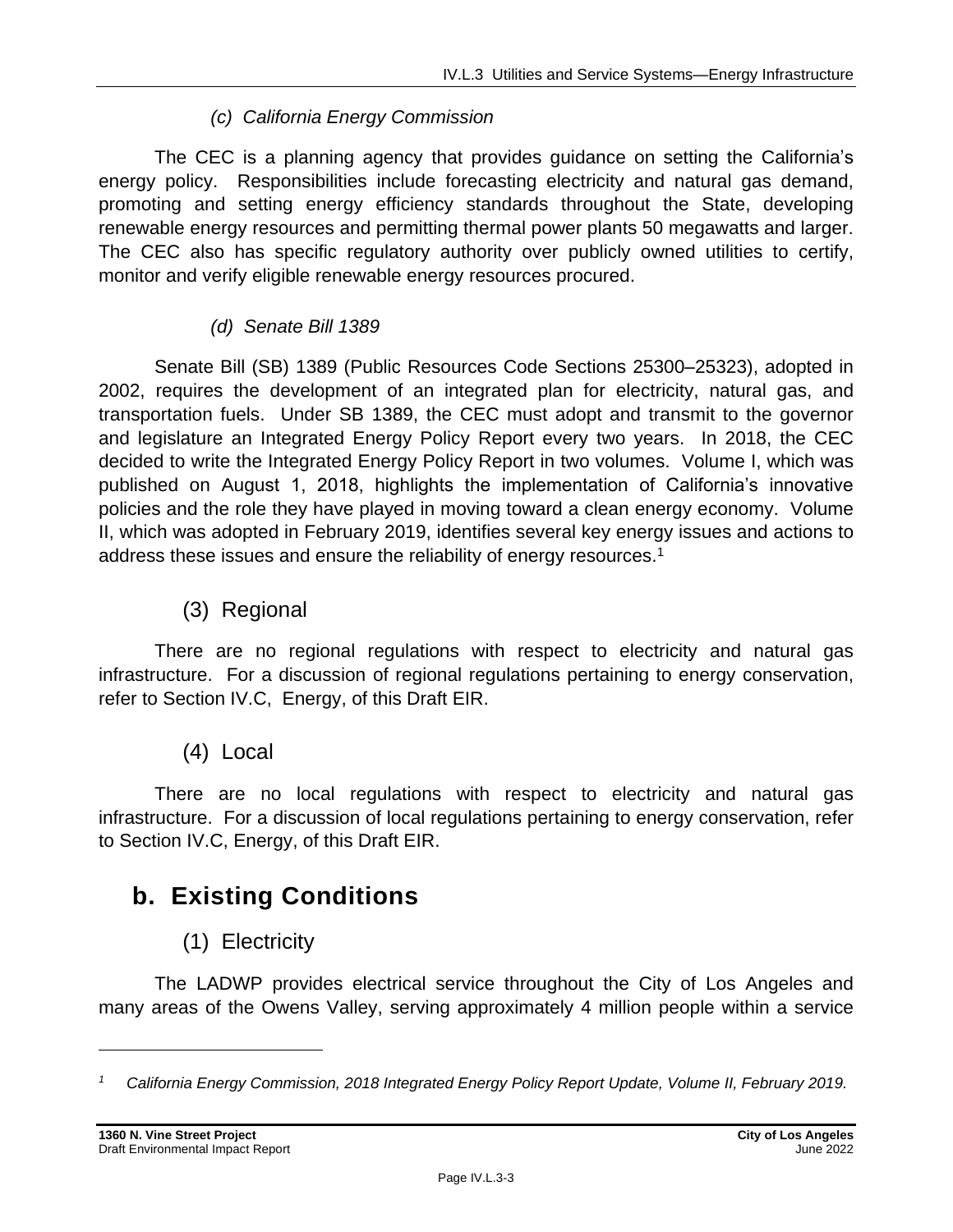area of approximately 465 square miles, excluding the Owens Valley. Electrical service provided by the LADWP is divided into two planning districts: Valley and Metropolitan.<sup>2</sup>

LADWP generates power from a variety of energy sources, including hydropower, coal, gas, nuclear sources, and renewable resources, such as wind, solar, and geothermal sources. According to LADWP's 2017 Power Strategic Long-Term Resources Plan, the LADWP has a net dependable generation capacity greater than 7,531 MW.<sup>3</sup> In 2017, the LADWP power system experienced an instantaneous peak demand of 6,432 MW.<sup>4</sup> Approximately 36.7 percent of LADWP's 2020 electricity purchases were from renewable sources, which is greater than the 33.1 percent statewide percentage of electricity purchases from renewable sources. 5

LADWP supplies electrical power to the Project Site from electrical service lines located in the Project vicinity. According to the Utility Report, the Project Site receives electric power service from LADWP via an existing underground conduit in Vine Street. Existing electricity usage was estimated based on the same methodology contained in the greenhouse gas (GHG) analysis included in Section IV.E, Greenhouse Gas Emissions, of this Draft EIR (California Emissions Estimator Model [CalEEMod] Version 2016.3.2). It is estimated that existing uses on the Project Site currently consume approximately 547,474 kWh of electricity per year.<sup>6</sup>

## (2) Natural Gas

Natural gas is provided to the Project Site by SoCalGas. SoCalGas is the principal distributor of natural gas in Southern California, serving residential, commercial, and industrial markets. SoCalGas serves approximately 21.8 million customers in more than 500 communities encompassing approximately 24,000 square miles throughout Central and Southern California, from the City of Visalia to the Mexican border.<sup>7</sup>

SoCalGas receives gas supplies from several sedimentary basins in the western United States and Canada, including supply basins located in New Mexico (San Juan Basin), West Texas (Permian Basin), the Rocky Mountains, and Western Canada, as well

*<sup>5</sup> LADWP, 2020 Power Content Label.*

*<sup>7</sup> SoCalGas, Company Profile, www.socalgas.com/about-us/company-info.shtml, accessed August 30, 2021.*

*<sup>2</sup> LADWP, Facts and Figures, www.ladwp.com/ladwp/faces/ladwp/aboutus/a-power/a-p-factandfigures?\_ adf.ctrl-state=35f3ppo9l\_167&\_afrLoop=1437473791682267, August 31, 2021.*

*<sup>3</sup> LADWP, 2017 Power Strategic Long-Term Resources Plan.*

*<sup>4</sup> LADWP, 2017 Retail Electric Sales and Demand Forecast, p. 6.*

*<sup>6</sup> Eyestone Environmental, Energy Calculations for 1360 N. Vine Project. See Appendix E of this Draft EIR.*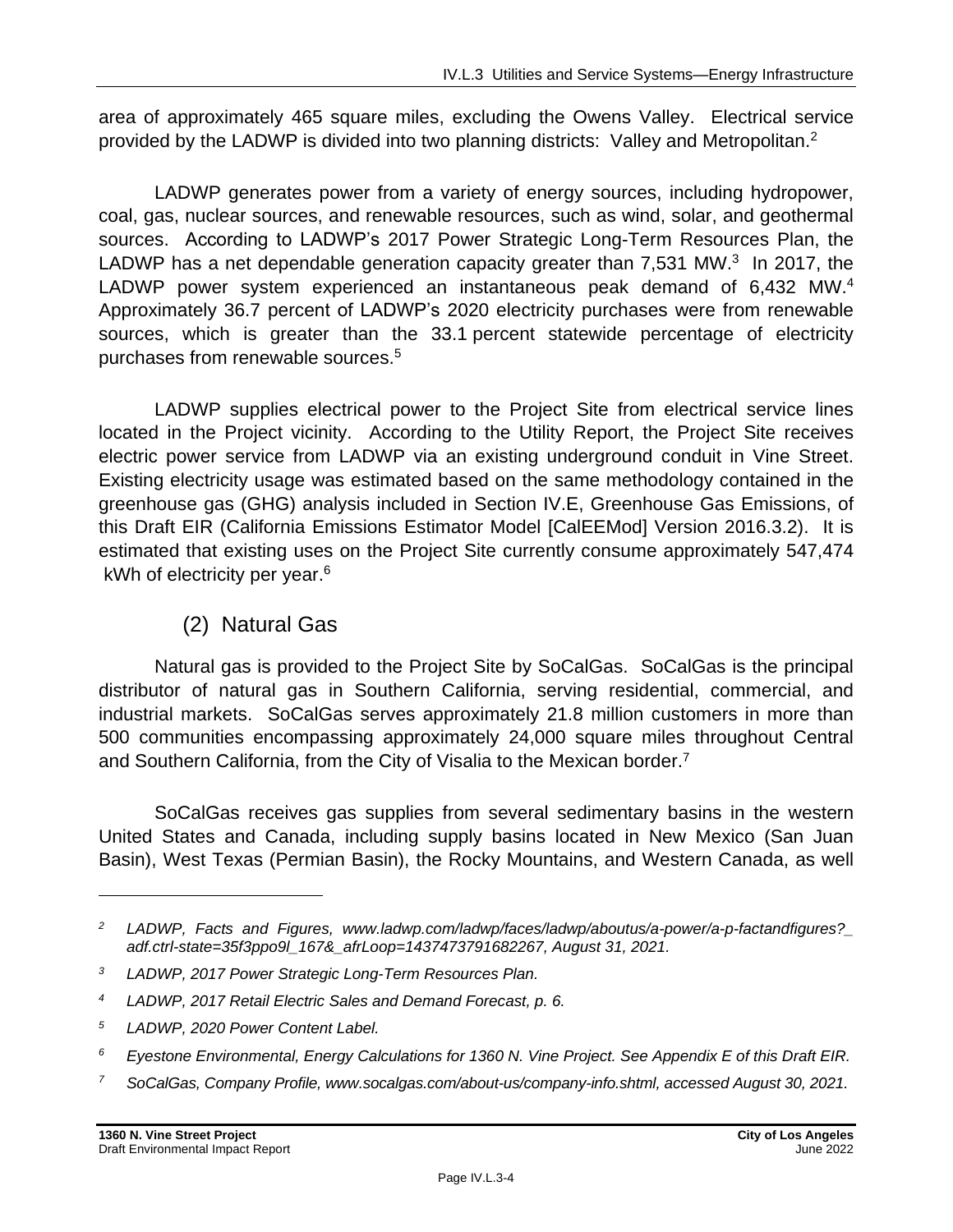as local California supplies.<sup>8</sup> The traditional, southwestern United States sources of natural gas will continue to supply most of SoCalGas' natural gas demand. The Rocky Mountain supply is available but is used as an alternative supplementary supply source, and the use of Canadian sources provides only a small share of SoCalGas supplies due to the high cost of transport.<sup>9</sup> Gas supply available to SoCalGas from California sources averaged 97 million cubic feet (cf) per day in 2019 (the most recent year for which data are available). 10

SoCalGas supplies natural gas to the Project Site from natural gas service lines located in the Project vicinity. According to the Utility Report, the Project Site receives natural gas service via two separate SoCalGas operated services (a 3-inch service in De Longpre Avenue and a 2-inch service in Afton Place).<sup>11</sup> There is also an 8-inch SoCalGas main along Vine Street.<sup>12</sup> It is estimated that existing uses on the Project Site currently consume approximately 269,775 cf of natural gas per year.<sup>13</sup>

# **3. Project Impacts**

This analysis addresses the Project's potential impacts on electricity and natural gas infrastructure as well as transportation-related energy (petroleum-based fuels). The Project's estimated energy consumption was calculated using CalEEMod Version 2016.3.2 and the LADOT VMT calculator.

# **a. Thresholds of Significance**

In accordance with Appendix G of the State CEQA Guidelines, the Project would have a significant impact related to energy infrastructure if it would:

#### *Threshold (a): Require or result in the relocation or construction of new or expanded water, wastewater treatment, or storm water drainage, electric power, natural gas, or telecommunications facilities, the*

*<sup>8</sup> California Gas and Electric Utilities, 2020 California Gas Report, p. 111.*

*<sup>9</sup> California Gas and Electric Utilities, 2020 California Gas Report, p. 111.*

*<sup>10</sup> California Gas and Electric Utilities, 2020 California Gas Report, p. 111.*

*<sup>11</sup> KPFF Consulting Engineers, Utility Infrastructure Technical Report: Energy, Water, and Wastewater, August 2021. Refer to Appendix F of this Draft EIR.*

*<sup>12</sup> KPFF Consulting Engineers, Utility Infrastructure Technical Report: Energy, Water, and Wastewater, August 2021. Refer to Appendix F of this Draft EIR.*

*<sup>13</sup> Eyestone Environmental, Energy Calculations for 1360 N. Vine Project. See Appendix E of this Draft EIR.*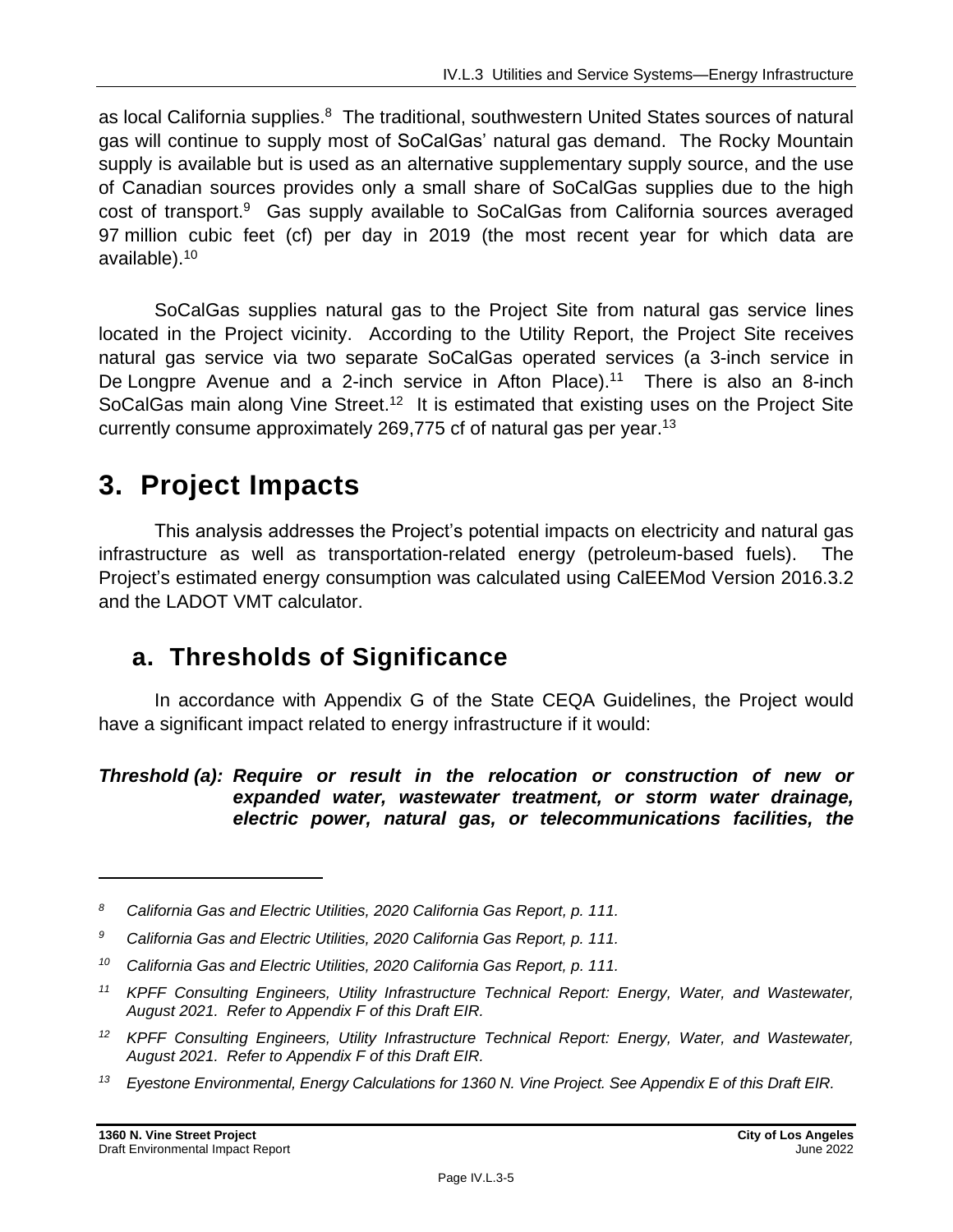#### *construction or relocation of which could cause significant environmental effects?<sup>14</sup>*

In assessing impacts related to energy infrastructure in this section, the City will use Appendix G as the thresholds of significance. The factors and considerations identified below from the *L.A. CEQA Thresholds Guide* will be used where applicable and relevant to assist in analyzing the Appendix G threshold questions.

The *L.A. CEQA Thresholds Guide* identifies the following criteria to evaluate impacts to energy infrastructure:

• Would the project result in the need for new (off-site) energy supply facilities, or major capacity enhancing alterations to existing facilities?

# **b. Methodology**

This analysis evaluates the potential impacts of the Project on existing energy infrastructure by comparing the estimated Project energy demand with the available capacity. Will-serve letters from LADWP and SoCalGas included in Appendix F of this Draft EIR demonstrate the availability of sufficient energy resources to supply the Project's demand.

Project energy usage, including electricity and natural gas, was calculated using CalEEMod Version 2016.3.2. During Project construction, energy would be consumed in the form of electricity associated with the conveyance of water used for dust control (including supply and conveyance) and, on a limited basis, powering lights, electronic equipment, or other construction activities necessitating electrical power. Project construction would also consume energy in the form of petroleum-based fuels associated with the use of off-road construction vehicles and equipment on the project site, construction worker travel and from the project site, and delivery and haul truck trips (e.g., the hauling of demolition material to off-site reuse and disposal facilities). Construction activities typically do not involve the consumption of natural gas. During Project operation, energy consumption would include electricity and natural gas from uses such as heating/ventilation/air conditioning (HVAC); water heating, cooking, lighting, and use of

*<sup>14</sup> Refer to Section IV.L.1, Utilities and Service Systems—Water Supply and Infrastructure, of this Draft EIR for a discussion of water infrastructure; Section IV.L.2, Utilities and Service Systems—Wastewater, of this Draft EIR for a discussion of wastewater infrastructure; Section IV.F, Hydrology and Water Quality,, of this Draft EIR for a discussion of stormwater infrastructure; and Section VI, Other CEQA Considerations, for a discussion of telecommunications facility impacts.*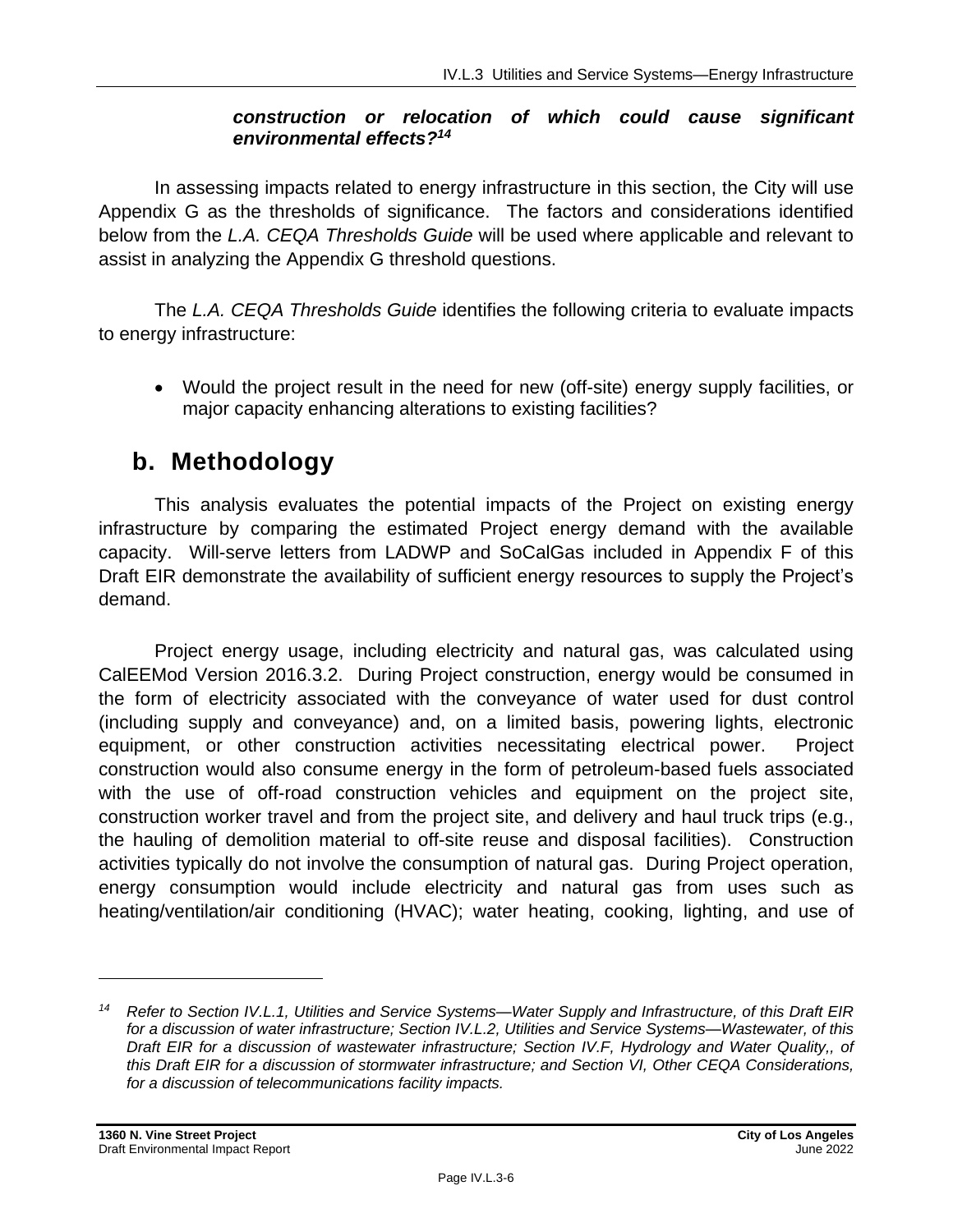electronics/appliances. Additional details regarding Project energy usage are provided in Section IV.C, Energy, and Appendix E of this Draft EIR.

Project construction is anticipated to be completed as late as 2027 for both Project Options. For purposes of conservatively analyzing construction and operational impacts, it was assumed that construction of the Project could be completed as early as 2025. Based on CalEEMod energy usage factors, the construction equipment and truck fleet mix will consume less energy in future years due to more stringent energy efficiency standards. In addition, Project operations would also consume less energy in future years due to increasing energy efficiency standards. As construction and operational activities for the Project are evaluated based on an earlier start date, the energy usage presented is more conservative.

The Project's estimated energy demands were also analyzed relative to LADWP's and SoCalGas' existing and planned energy supplies in 2025 to determine if these two energy utility companies would be able to meet the Project's energy demands. Although Project construction is expected to be completed by as late as 2027 for both Project Options, for purposes of conservatively analyzing construction impacts, it was assumed that construction of the Project could be completed as early as 2025. Based on SCAQMD factors, the construction equipment and truck fleet mix will consume less energy in future years due to more stringent emissions control and fuel efficiency regulations. As construction activities for the Project are evaluated based on an earlier start date, the energy usage values presented are more conservative. Finally, the capacity of local infrastructure to accommodate the Project's estimated electricity and natural gas demand was assessed based on the Utility Report, included as Appendix F of this Draft EIR.

# **c. Project Design Features**

No specific project design features are proposed with regard to energy infrastructure. However, the Project would include project design features designed to improve energy efficiency as set forth in Section IV.E, Greenhouse Gas Emissions, of this Draft EIR.

# **d. Analysis of Project Impacts**

As set forth in Section II, Project Description, of this Draft EIR, the Project proposes two development options—the Residential Option and the Office Option.

The Residential Option would develop a new high-rise building with four levels of subterranean parking consisting of up to 429 new residential units, an approximately 55,000-square-foot grocery store, approximately 5,000 square feet of neighborhoodserving commercial retail uses, and 8,988 square feet of uses in the bungalows. The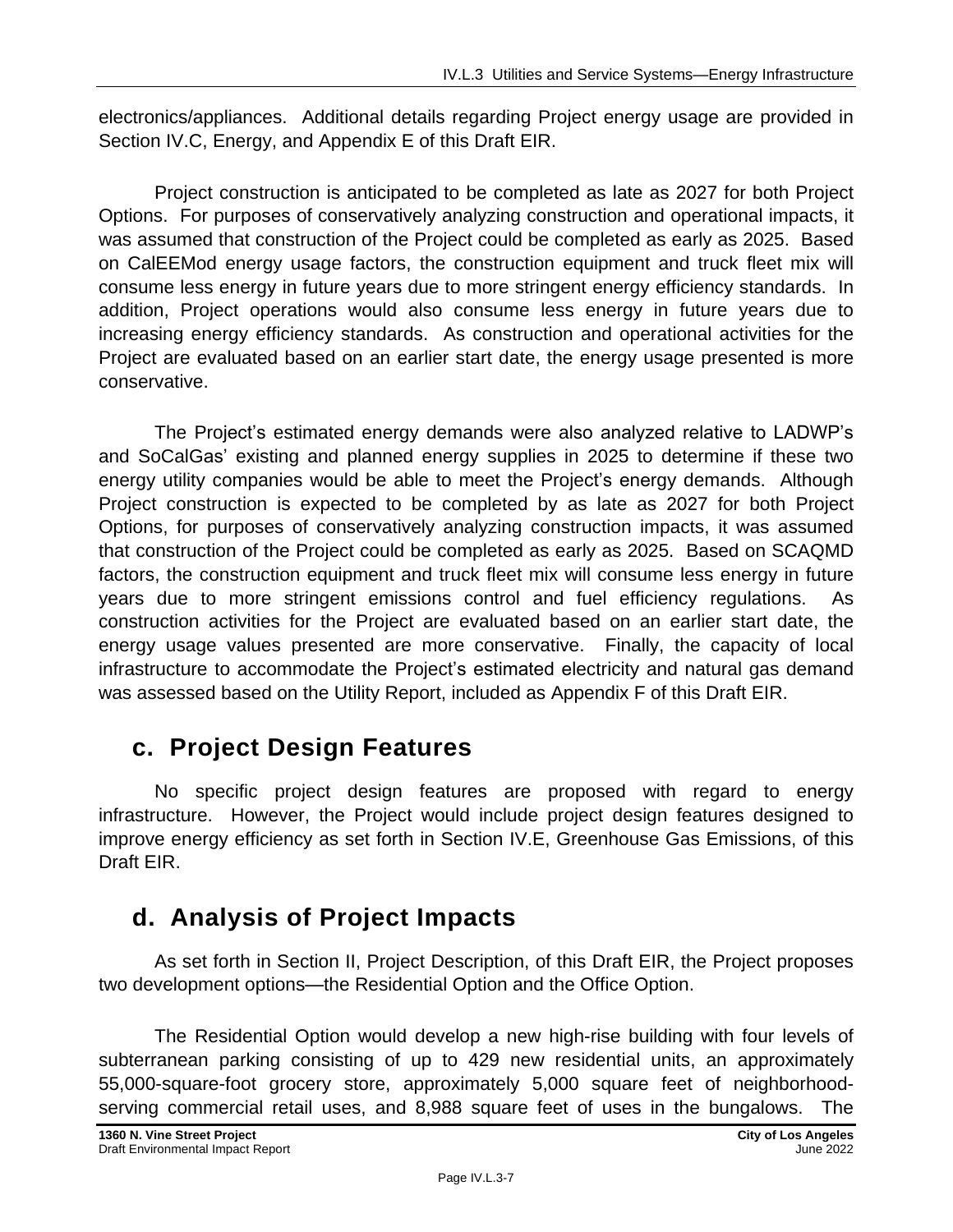bungalows would be rehabilitated and adapted for reuse as either restaurants or residential units, in which case the development would still propose a total of 429 residential units onsite. The new building would be 360 feet 4 inches in height when accounting for rooftop mechanical equipment. The estimated depth of excavation expected for the subterranean parking and building foundations would be up to approximately 45 feet below grade. It is estimated that approximately 142,000 cubic yards of export material (e.g., concrete and asphalt surfaces) and soil would be hauled from the Project Site during the demolition and excavation phase. Overall, the Residential Option would provide approximately 484,421 square feet of floor area within the Project Site.

The Office Option would develop a new high-rise building with eight levels of subterranean parking with approximately 463,521 square feet of office uses and 11,914 square feet of restaurant uses in the proposed building, as well as 8,988 square feet in the bungalows. The bungalows would be rehabilitated and adapted for reuse as either restaurants or nine residential units. The new building would be 303 feet when accounting for rooftop mechanical equipment. The estimated depth of excavation expected for the 8 levels of subterranean parking and building foundations would be up to approximately 83 feet below grade. It is estimated that approximately 321,060 cubic yards of export material and soil would be hauled. Upon completion, the Office Option would provide approximately 484,423 square feet of floor area within the Project Site.

The following analysis accounts for both development options and the term "Project" is used to describe all development scenarios unless stated otherwise.

*Threshold (a): Would the Project require or result in the relocation or construction of new or expanded water, wastewater treatment, or storm water drainage, electric power, natural gas, or telecommunications facilities, the construction or relocation of which could cause significant environmental effects?<sup>15</sup>*

*<sup>15</sup> Refer to Section IV.L.1, Utilities and Service Systems—Water Supply and Infrastructure, of this Draft EIR for a discussion of water infrastructure; Section IV.L.2, Utilities and Service Systems—Wastewater, of this Draft EIR for a discussion of wastewater infrastructure; Section IV.F, Hydrology and Water Quality, of this Draft EIR for a discussion of stormwater infrastructure; and Section VI, Other CEQA Considerations, for a discussion of telecommunications facility impacts.*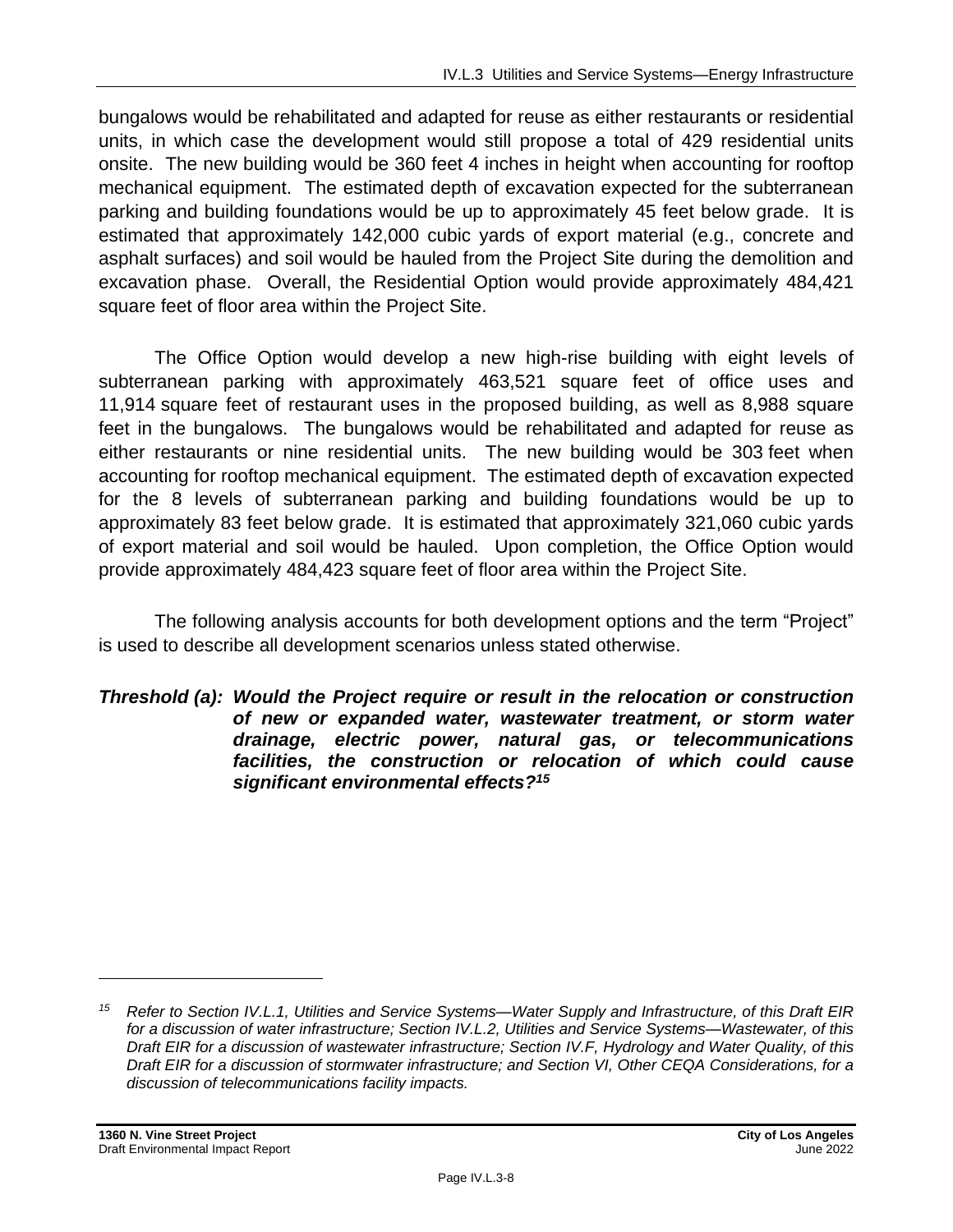- (1) Impact Analysis
	- *(a) Construction*
		- *(i) Electricity*

As discussed above, construction activities at the Project Site would require minor quantities of electricity for lighting, power tools and other support equipment. Heavy construction equipment would be powered with diesel fuel. As shown in Table IV.C-1 of Section IV.C, Energy, of this Draft EIR, the Project's construction electricity usage would be 35,265 kWh under the Residential Option and 26,444 kWh under the Office Option. The estimated construction electricity usage under the Residential Option with Residential Bungalows and Residential Option with Restaurant Bungalows would represent approximately 0.73 and 0.69 percent of the estimated net annual operational demand, respectively, which, as discussed below, would be within the supply and infrastructure service capabilities of LADWP.<sup>16</sup> Construction electricity usage under the Office Option with Residential Bungalows and Office Option with Restaurant Bungalows represent approximately 0.28 and 0.27 percent of the net annual operational demand, respectively. As discussed below, LADWP's existing electrical infrastructure currently has enough capacity to provide service during Project operation. Since the electricity demand during Project construction would be substantially less than its operational demand under both Project options, LADWP's electrical infrastructure would also have sufficient capacity to provide service for construction activities. Moreover, construction electricity usage would be offset by the elimination of the existing electricity usage at the Project Site during construction since the existing on-site uses which currently generate a demand for electricity would be removed. Temporary power poles that connect to the existing power lines located in the vicinity of the Project Site may be installed to provide electricity during Project construction. Existing off-site infrastructure would not have to be expanded or newly developed to provide electrical service to the project during construction or demolition.

With regard to existing electrical distribution lines, the Applicant would be required to coordinate electrical infrastructure removals or relocations with LADWP and comply with site-specific requirements set forth by LADWP, which would ensure that service disruptions and potential impacts associated with grading, construction, and development within LADWP easements are minimized. As such, construction of the Project is not anticipated to affect the electrical infrastructure serving the surrounding uses adversely.

*<sup>16</sup> The percentage is derived by taking the total amount of electricity usage during construction and dividing that number by the total amount of net electricity usage during operation. Detailed calculations are provided in Appendix E of this Draft EIR.*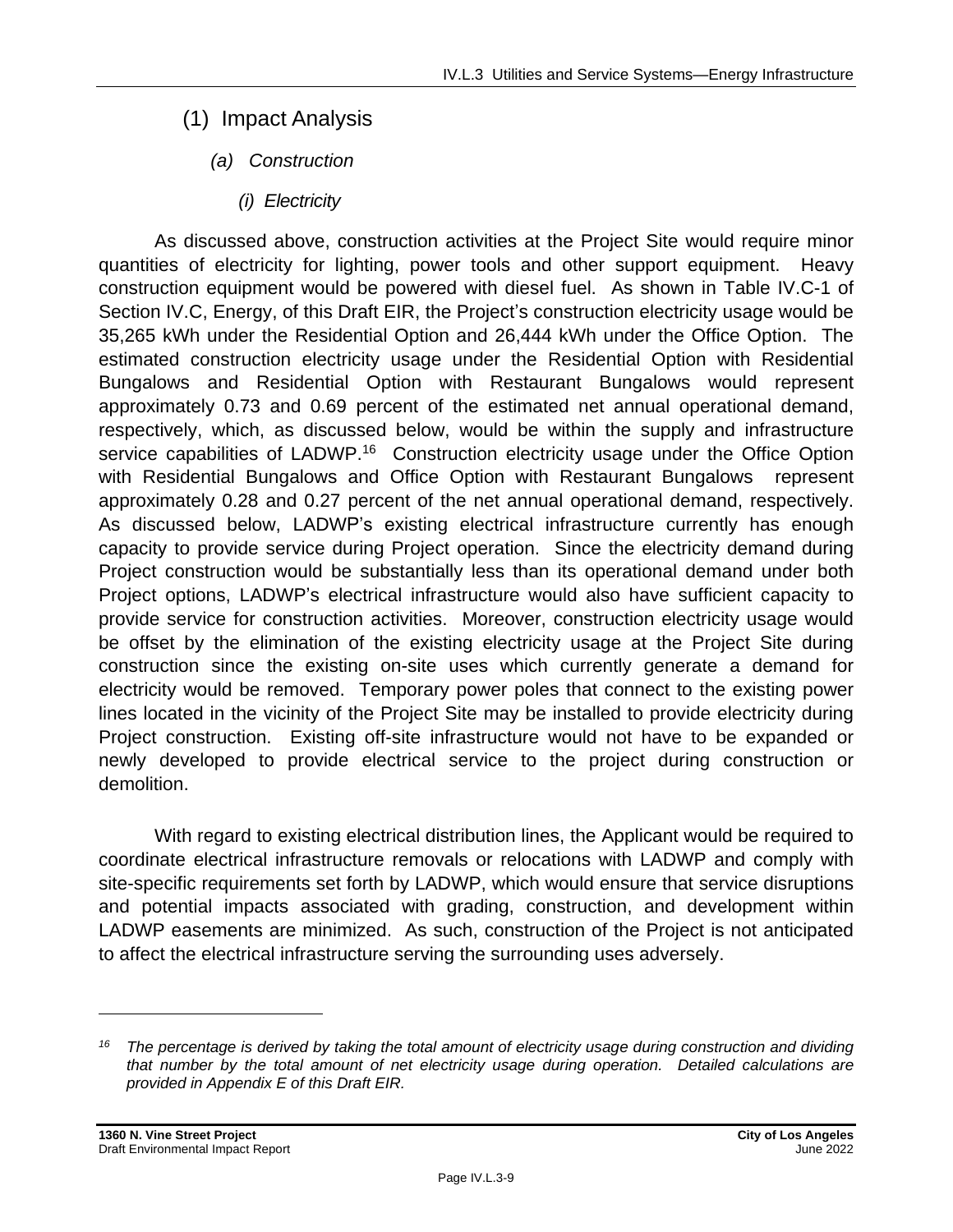**Therefore, based on the above, construction of the Project would not result in an increase in demand for electricity that exceeds available supply or distribution infrastructure capabilities that could result in the construction of new electric power facilities or expansion of existing facilities, the construction of which could cause significant environmental effects.**

#### *(ii) Natural Gas*

Construction activities, including the construction of new buildings and facilities, typically do not involve the consumption of natural gas. Accordingly, natural gas would not be supplied to support Project construction activities; thus, there would be no demand generated by construction. However, the Project would involve installation of new natural gas connections to serve the Project Site. Since the Project Site is located in an area already served by existing natural gas infrastructure, it is anticipated that the Project would not require extensive off-site infrastructure improvements to serve the Project Site. Construction impacts associated with the installation of natural gas connections are expected to be confined to trenching in order to place the lines below the surface. In addition, prior to ground disturbance, Project contractors would notify and coordinate with SoCalGas to identify the locations and depth of all existing gas lines and avoid disruption of gas service to other properties. **Therefore, construction of the Project would not result in an increase in demand for natural gas that would affect available supply or distribution infrastructure capabilities and would not result in the relocation or construction of new or expanded natural gas facilities, the construction or relocation of which could cause significant environmental effects.**

#### *(b) Operation*

*(i) Electricity*

As shown in Table IV.C-2 in Section IV.C, Energy, of this Draft EIR, the Project's net operational electricity usage would be 4,812,037 kWh per year under the Residential Option with Residential Bungalows and 5,141,611 kWh per year under the Residential Option with Restaurant Bungalows, which is less than 0.02 percent of LADWP's projected sales in 2025.<sup>17,18</sup> Under the Office Option with Residential Bungalows, operational electricity usage would be 9,300,929 kWh per year and 9,656,111 kWh per year under the

*<sup>17</sup> LADWP, 2017 Power Strategic Long-Term Resources Plan, December 2017, Appendix A, Table A-1.*

*<sup>18</sup> Project construction is anticipated to be completed as late as 2027. Project-related energy consumption for construction equipment and operational vehicle trips would be lower in future years due to increasing energy efficiency regulations and fuel economy standards. As construction and operational activities are based on an earlier start date and completion date (2025), the energy consumption values presented are more conservative.*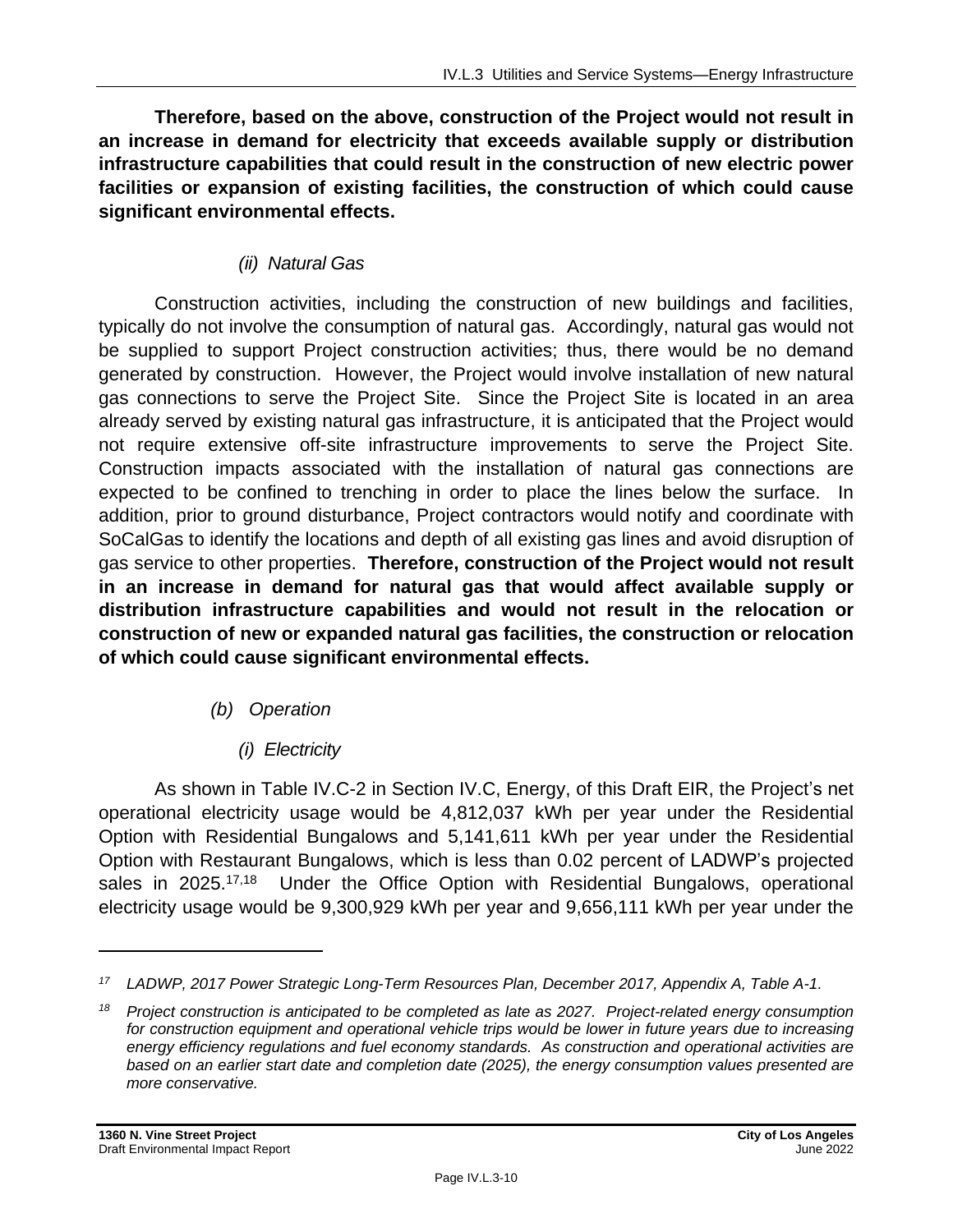Office Option with Restaurant Bungalows, which is less than 0.04 percent of LADWP's projected sales in 2025. In addition, during peak conditions, the Project under the Residential Option would represent approximately 0.02 percent of the LADWP estimated peak load and the Office Option would represent 0.03 percent of the peak load. Thus, it is anticipated that LADWP's existing and planned electricity supplies would be sufficient to support the Project's electricity demand. In addition, LADWP has confirmed that the Project's electricity demand can be served by the facilities in the Project area.<sup>19</sup> Furthermore, the Project would implement any necessary connections and upgrades required by LADWP to ensure that LADWP would be able to adequately serve the Project. As such, operation of the Project is not anticipated to adversely affect the electrical infrastructure serving the surrounding uses or utility system capacity and would not result in the construction of new electric power facilities or expansion of existing facilities, the construction of which could cause significant environmental effects. **Therefore, during Project operations, it is anticipated that LADWP's existing and planned electricity capacity and electricity supplies would be sufficient to support the Project's electricity demand.**

#### *(ii) Natural Gas*

As shown in Table IV.C-2 in Section IV.C, Energy, of this Draft EIR, the Project's net consumption of natural gas during operation would be 4,616,646 cf per year under the Residential Option with Residential Bungalows and 6,367,572 cf per year under the Residential Option with Restaurant Bungalows. As shown in Table IV.C-3 in Section IV.C, Energy, of this Draft EIR, the Project's net consumption of natural gas during operation would be 6,741,308 cf per year under the Office Option with Residential Bungalows and 8,391,482 cf per year under the Office Option with Restaurant Bungalows. This represents approximately 0.0005 percent of the 2025 forecasted consumption in the SoCalGas planning area under the Residential Option with Residential Bungalows and 0.0007 percent of the 2025 forecasted consumption in the SoCalGas planning area under the Residential Option with Restaurant Bungalows. Under the Office Option with Residential Bungalows and Office Option with Restaurant Bungalows would account for 0.0008 and 0.009 percent of the SoCalGas planning area respectively. Therefore, it is anticipated that SoCalGas' existing and planned natural gas supplies would be sufficient to support the Project's natural gas demand. SoCalGas has also confirmed that the Project's natural gas demand can be served by the facilities in the Project area.<sup>20</sup> Furthermore, the Project would implement any necessary connections and upgrades required by SoCalGas to ensure that

*<sup>19</sup> KPFF Consulting Engineers, Utility Infrastructure Technical Report: Energy, Water, and Wastewater, August 2021. Refer to Appendix F of this Draft EIR.*

*<sup>20</sup> KPFF Consulting Engineers, Utility Infrastructure Technical Report: Energy, Water, and Wastewater, August 2021. Refer to Appendix F of this Draft EIR.*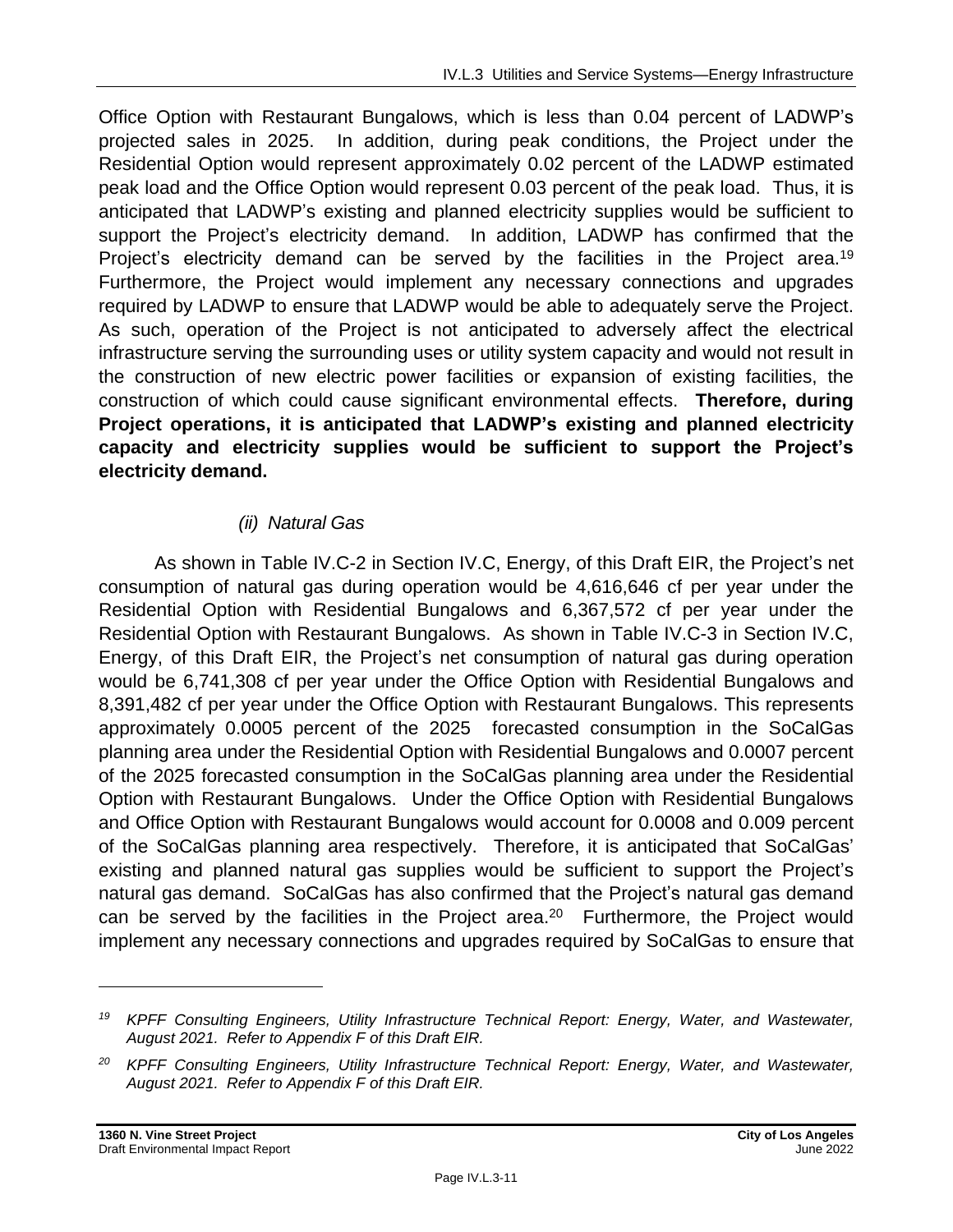SoCalGas would be able to adequately serve the Project. Thus, operation of the Project would not result in an increase in demand for natural gas to affect available supply or distribution infrastructure capabilities and would not result in the construction of new energy facilities or expansion of existing facilities, the construction of which could cause significant environmental effects. **Therefore, it is anticipated that SoCalGas' existing and planned natural gas supplies would be sufficient to support the Project's net increase in demand for natural gas.**

### *(c) Conclusion*

As demonstrated in the analysis above, construction and operation of the Project would not result in an increase in demand for electricity or natural gas that exceeds available energy supplies or infrastructure capabilities that could result in the construction of new energy facilities or expansion of existing facilities, the construction of which could cause significant environmental effects. **Therefore, Project impacts related to energy infrastructure would be less than significant during construction and operation.**

## (2) Mitigation Measures

Project-level impacts with regard to energy infrastructure would be less than significant. Therefore, no mitigation measures are required.

## (3) Level of Significance after Mitigation

Project-level impacts related to energy infrastructure were determined to be less than significant without mitigation. Therefore, no mitigation measures were required, and the impact level remains less than significant.

# **e. Cumulative Impacts**

- (1) Impact Analysis
	- *(a) Electricity*

Buildout of the Project, related projects, and additional forecasted growth in LADWP's service area would cumulatively increase the demand for electricity supplies and infrastructure capacity. LADWP forecasts that its total energy sales in the 2025–2026 fiscal year (the Project's buildout year) will be 23,537 GWh of electricity.<sup>21,22</sup> In addition, LADWP

*<sup>21</sup> LADWP defines its future electricity supplies in terms of sales that will be realized at the meter.*

*<sup>22</sup> LADWP, 2017 Power Strategic Long-Term Resources Plan, December 2017, Appendix A, Table A-1.*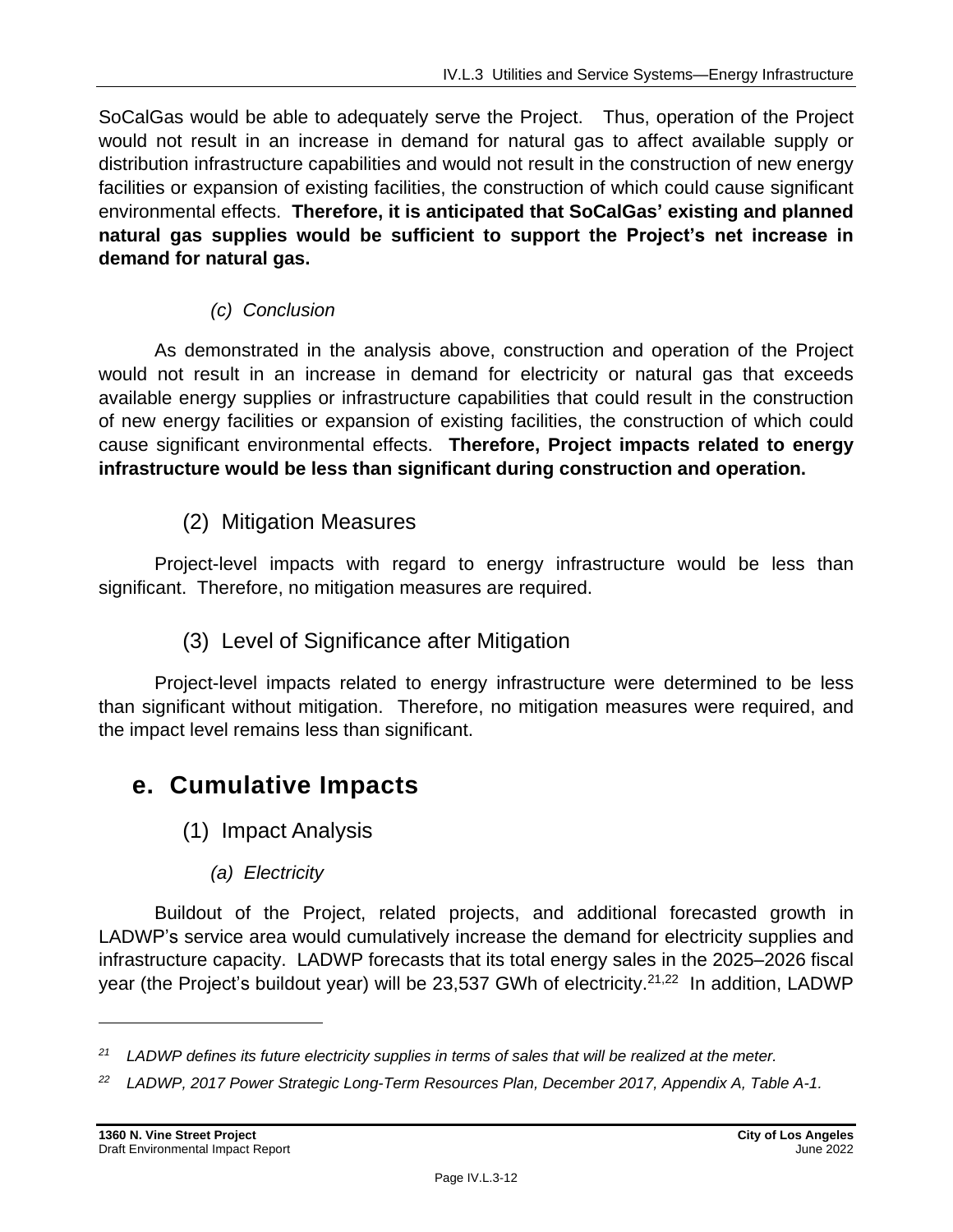has confirmed that the Project's electricity demand can be served by the facilities in the Project area.<sup>23</sup> Similar to the Project, it is expected that the electricity demand for each related project would comprise a small percentage of the overall electricity consumption forecast for LADWP's service area. Furthermore, data used to develop the LADWP demand forecasts take into account population growth, energy efficiency improvements, and economic growth which includes construction projects.<sup>24</sup> Therefore, the electricity demand for the Project and related projects is likely accounted for in LADWP's demand forecasts.

Electricity infrastructure is typically expanded in response to increasing demand, and system expansion and improvements by LADWP are ongoing. LADWP would continue to expand delivery capacity as needed to meet demand increases within its service area at the lowest cost and risk, consistent with LADWP's environmental priorities and reliability standards. The 2017 Power Strategic Long-Term Resources Plan takes into account future energy demand, advances in renewable energy resources and technology, energy efficiency, conservation, and forecast changes in regulatory requirements. Development projects within the LADWP service area would also be anticipated to incorporate sitespecific infrastructure improvements, as necessary, as well as energy conservation measures, which would reduce demand. Although detailed information regarding electrical infrastructure for development projects in LADWP's service area is not known, it is expected that LADWP would provide for necessary improvements specific to each development project. Each of the development projects would be reviewed by LADWP to identify necessary power facilities and service connections to meet the needs of their respective projects. Project applicants would be required to provide for the needs of their individual projects, thereby contributing to the electrical infrastructure in the service area. As discussed above, will-serve letters are provided for individual projects in which LADWP determines whether sufficient infrastructure is in place to provide electricity to a proposed project. As part of the will-serve letter process, LADWP takes into account all uses (including future development projects) in the service area to ensure that sufficient local and regional infrastructure is adequate. As the will-serve letter for the Project identified adequate infrastructure, construction and operation of the Project would not adversely affect the LADWP electrical grid. **The Project's contribution to cumulative impacts with respect to electricity infrastructure would not be cumulatively considerable and, thus, would result in a less-than-significant cumulative impact.**

*<sup>23</sup> KPFF Consulting Engineers, Utility Infrastructure Technical Report: Energy, Water, and Wastewater, August 2021. See Appendix F of this Draft EIR.*

*<sup>24</sup> LADWP, 2017 Retail Electric Sales and Demand Forecast, p. 6.*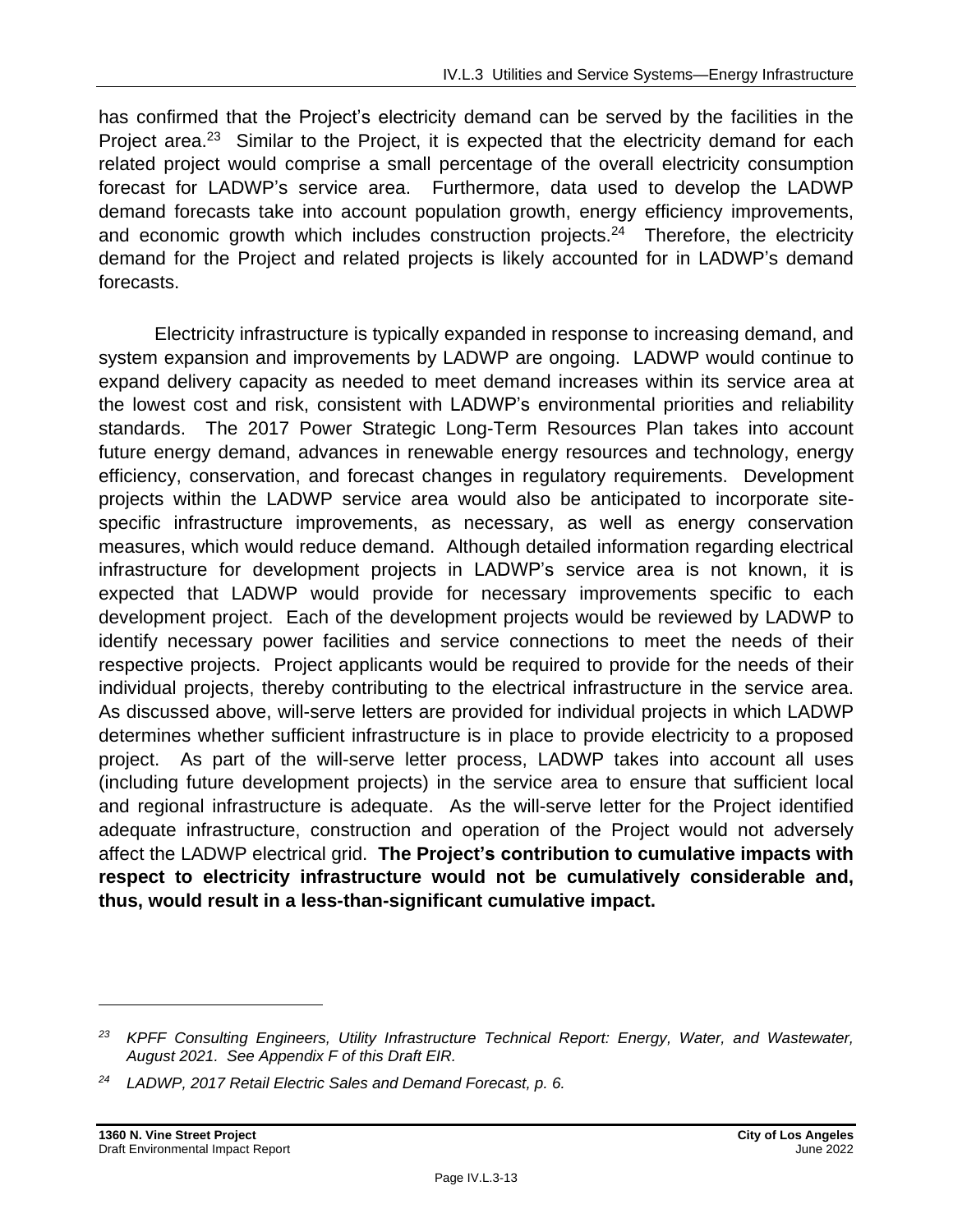#### *(b) Natural Gas*

Buildout of the Project, related projects, and additional forecasted growth in SoCalGas' service area would cumulatively increase the demand for natural gas supplies and infrastructure capacity. Based on annual natural gas consumption rates stated above, the Project's estimated net increase in demand for natural gas is 12,648 cf per day under the Residential Option with Residential Bungalows; 17,445 cf per day under the Residential Option with Restaurant Bungalows; 18,469 cf per day under the Office Option with Residential Bungalows and; 22,990 cf per day under the Office Option with Restaurant Bungalows. SoCalGas has confirmed that the Project's natural gas demand can be served by the facilities in the Project area.<sup>25</sup> In addition, similar to the Project, it is expected that the natural gas demand for each related development project would comprise a small percentage of overall natural gas consumption. Moreover, SoCalGas' forecasts take into account projected population growth and development based on local and regional plans. Therefore, natural gas usage resulting from future operations at many of the development projects is likely accounted for in the SoCalGas projections.

Natural gas infrastructure is typically expanded in response to increasing demand and system expansion and improvements by SoCalGas occur as needed. It is expected that SoCalGas would continue to expand delivery capacity if necessary to meet demand increases within its service area. Although detailed information regarding natural gas infrastructure for each of the development projects is not known, it is expected that SoCalGas would provide for necessary improvements specific to each development project. Development projects within its service area would also be anticipated to incorporate site-specific infrastructure improvements, as appropriate, as well as energy conservation measures, which would reduce demand. Project applicants would be required to provide for the needs of their individual projects, thereby contributing to the natural gas infrastructure in the service area.

As discussed above, will-serve letters are provided for individual projects, in which SoCalGas determines whether sufficient infrastructure is in place to provide natural gas service to a proposed project. As part of the will-serve letter process, SoCalGas takes into account all uses (including future development projects) in the service area to ensure that sufficient local and regional infrastructure is adequate. As the will-serve letter for the Project identified adequate infrastructure, construction and operation of the Project would not significantly affect the SoCalGas regional infrastructure. **The Project's contribution to cumulative impacts with respect to natural gas infrastructure would not be** 

*<sup>25</sup> KPFF Consulting Engineers, Utility Infrastructure Technical Report: Energy, Water, and Wastewater, August 2021. See Appendix F of this Draft EIR.*